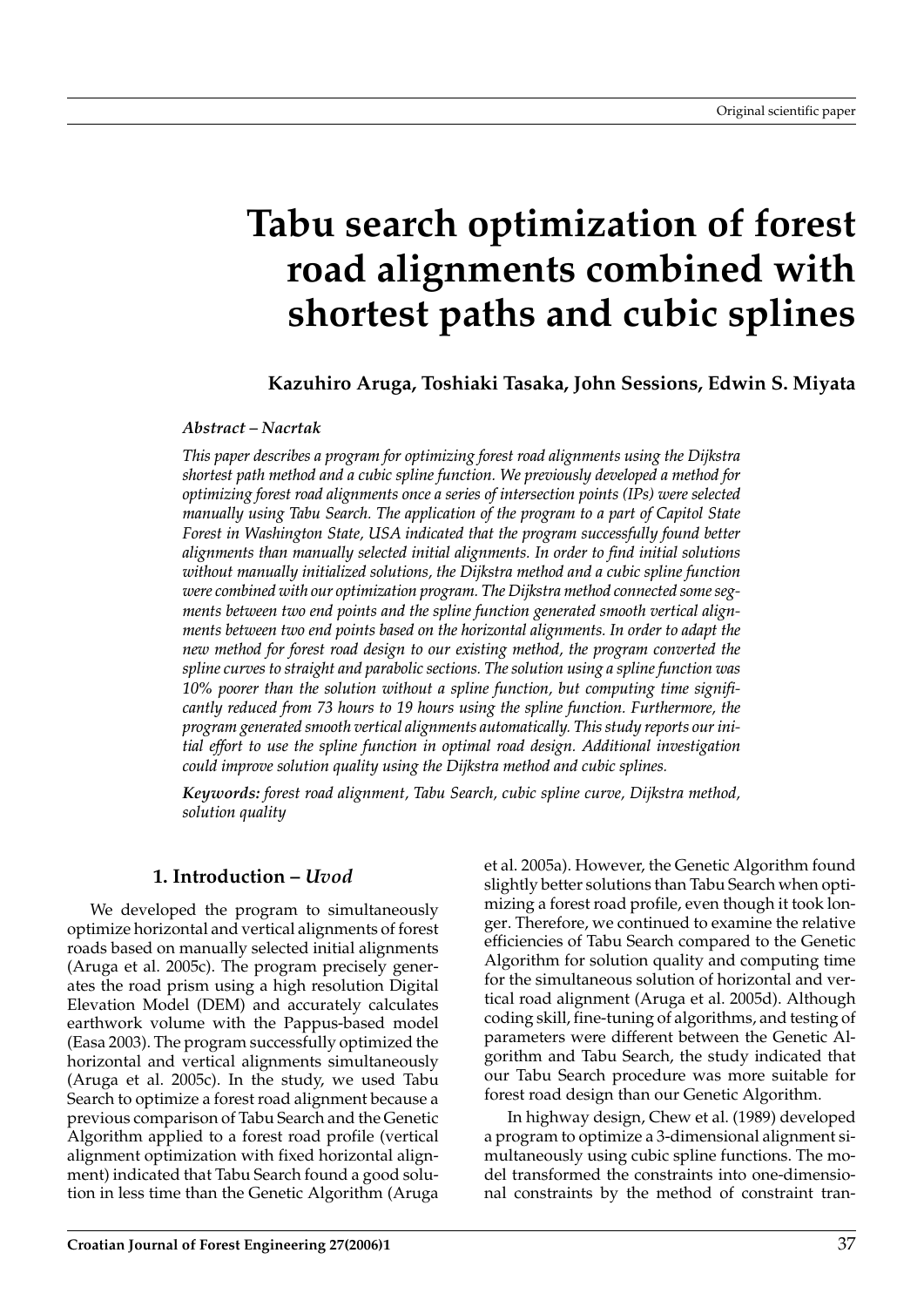scription used in the optimal control theory. Then, the model becomes a constrained nonlinear program structure with the coefficient vectors of spline functions as its decision variables. As the objective function including integrals are not easy to compute, a numerical integration, the quasi Newton descent algorithm, is used for computation during search. Although this model optimizes 3-dimensional alignment smoothly, the model simplified road costs and did not make a detailed earthwork volume estimate for each of alternative road locations. Furthermore, different initial solutions with human judgment needed to be input in order to run the model. Jong and Schonfeld (2003) developed a model for simultaneously optimizing three dimensional highway alignments with a Genetic Algorithm. Their model generated initial solutions automatically and, while considering various cost components and constraints, found reasonably good solutions efficiently.

Our previous procedure used a Tabu Search with short term memory followed by an intensification procedure. Diversification relied on the user to specify the number and location of intersection points for the horizontal alignment and the number of grade change points for the vertical alignment. To assist the user, the number and location of intersection points for the horizontal alignment and the number of grade change points for the vertical alignment could be generated by the model. To avoid manually initializing intersection and grade change points, the Dijkstra method (Smith 1982) and a spline function (Schumaker 1993) were combined with our optimization program. First, the Dijkstra method connects some segments between two end points automatically. Then, the spline function generates smooth vertical alignments between two end points on the horizontal alignments. In order to adapt the new method for forest road design to our existing method, our program converts the spline curves to straight and parabolic sections (Tasaka et al. 1996). This study first describes our forest road design optimization program combined with the Dijkstra method and the spline function. Then, we apply the model to the high-resolution DEM from LiDAR data of Capitol State Forest in Washington State, USA. Finally, solution quality and computing time of the model with the Dijkstra method and the spline function are discussed.

### **2. Working methods and materials –** *Metode rada i materijal*

#### 2.1 Computer Model - Računalni model

Before using the model, a designer determines the placement of intersection points (IPs) on Geographic Information System (GIS) or Computer- -aided design (CAD) which shows contour maps, orthophotographs, land slide risk map, and endangered species habitat to help a designer select a good route location (Figure 1). Since the program was ex-



**Figure 1** Flowchart of the model

*Slika 1. Dijagram toka podataka modela optimizacije trase {umske ceste*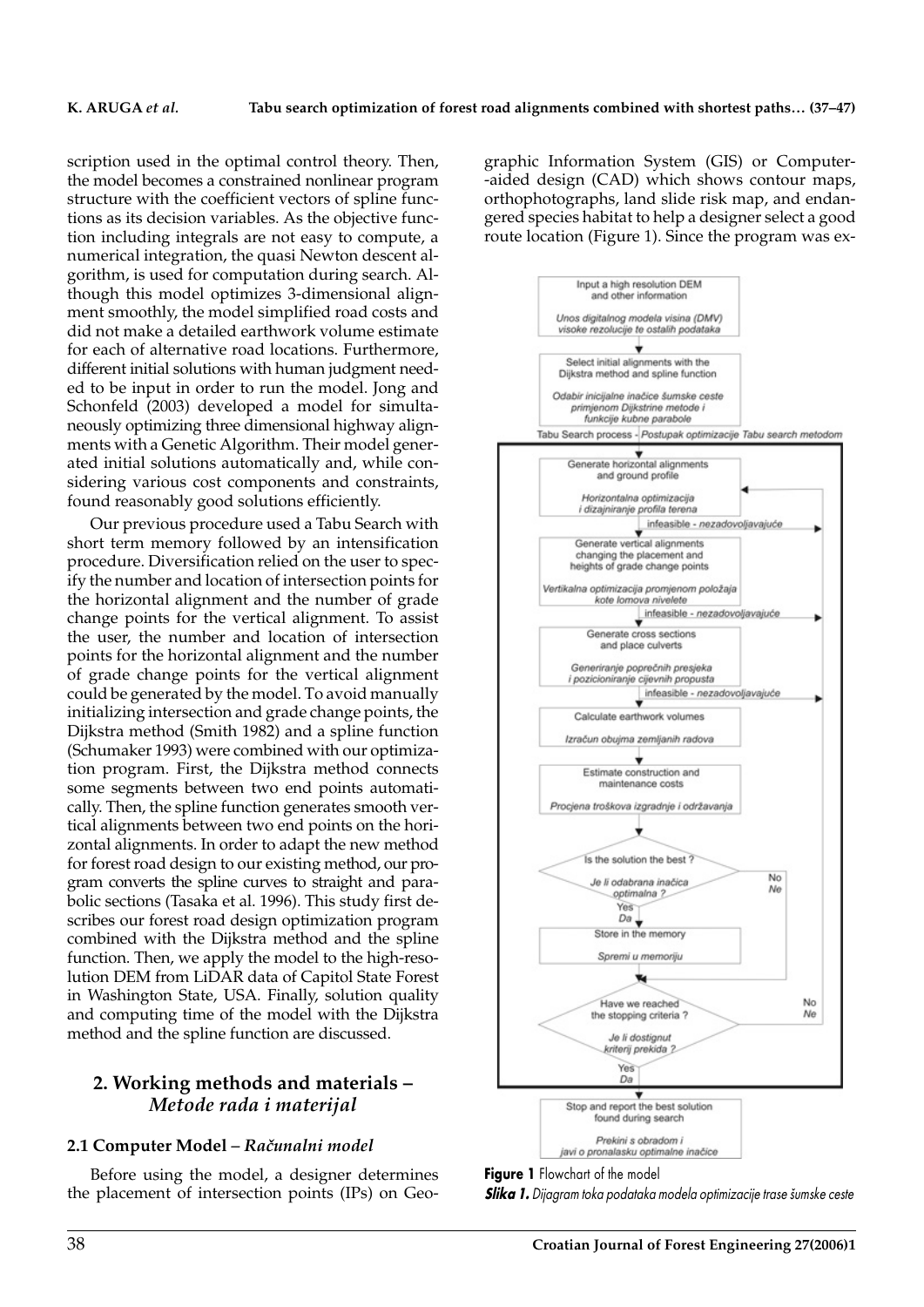tended to generate initial horizontal alignments using the Dijkstra method, a designer does not have to determine the placement of IPs. Second, the spline function is used in order to generate smooth vertical alignments. Because our existing program uses tangents and curves, our procedure converted the spline curves to straight and parabolic sections. If it is not necessary to use our existing method, the spline curves could be used as vertical alignments directly due to their smoothness. Third, the program generates cross sections, calculates earthwork volumes, and estimates construction and maintenance costs. Finally, it optimizes forest road alignments using Tabu Search with the objective of minimizing total cost. In the following sections, we describe the method to generate initial alignments using the Dijkstra method and the spline function. Cost calculations have been documented in Aruga et al. (2005a), earthwork volume calculations have been documented in Aruga et al. (2005b), and geometric specifications and optimization techniques have been documented in Aruga et al. (2005c).

#### **2.2 Dijkstra method** *– Dijkstra metoda*

The general heading for these methods will be »shortest path problems«, although it is not always necessary to be concerned with measuring the length of a path. The same methods can be used for paths with costs associated with them, in which case one might search for the cheapest path. However, for simplicity, the term shortest path is used in this explanation. In this method, the first step is to ensure that there is a distance associated with every pair of nodes in the network. Dijkstra's method assigns a label to every node in the network. This label is the distance to that node from the start (s) along the shortest path found thus far. The label can be in one of two states; it may be a permanent label, in which case the distance found is along the shortest of all paths, or it may be temporary, corresponding to some uncertainty as to whether the path found is the shortest of all. The method gradually changes temporary labels into permanent ones. Given a set of nodes with temporary labels, the aim is to try and make these labels smaller by finding paths to these nodes using the shortest paths to permanently labeled nodes, followed by an arc from a node with a permanent label. Once this has been done, the node with the smallest temporary label is selected, and its label made permanent. This process is repeated until the terminus (t) has been assigned a permanent label, which must happen eventually, since every time the algorithm is used, one less temporary label is left, and so the

number of nodes with temporary labels decreases to zero.

The Dijkstra method is widely used for automatic grid cell-based road route location procedures (Heinimann et al. 2003, Suzuki et al. 1998). By combining the Dijkstra method, initial horizontal alignments would not need to be prespecified before running the program. In order to apply the Dijkstra method, the program divides some sections between Beginning of Point (BP) and End of Point (EP) and some sections between the line from BP to EP and the farthest point in the planning area. Similar to Tabu Search optimization, the program calculates earthwork volumes using 6-meter distances between cross sections (Aruga et al 2005b). Then, the Dijkstra method searches for initial solutions with minimum earthwork volumes from BP to EP (Figure 2).



**Figure 2** Forest road plane using the initial solution found by the Dijkstra method showing contour intervals, horizontal alignment, and 30-m road

**Slika 2.** Prikaz osi inicijalne inačice optimalne trase šumske ceste *odre|ene Dijkstrinom metodom na slojni~kom planu*

#### **2.3 Cubic spline function** *– Matemati~ka funkcija kubne parabole*

The cubic spline function is the following equation (Schumaker 1993):

$$
z(t) = A + Bt + Ct^{2} + Dt^{3} \ \ (t \le t \le t_{i+1}) \tag{1}
$$

In this study, *z(t)* is the vertical coordinate of a point on the spline function where A, B, C, and D are expressed using the coordinates  $z_i$ ,  $z_{i+1}$  and first derivatives  $z'_{i}$ ,  $z'_{i+1}$  of two end points on the spline function.

$$
A = z_i \tag{2}
$$

$$
B = z'_i \tag{3}
$$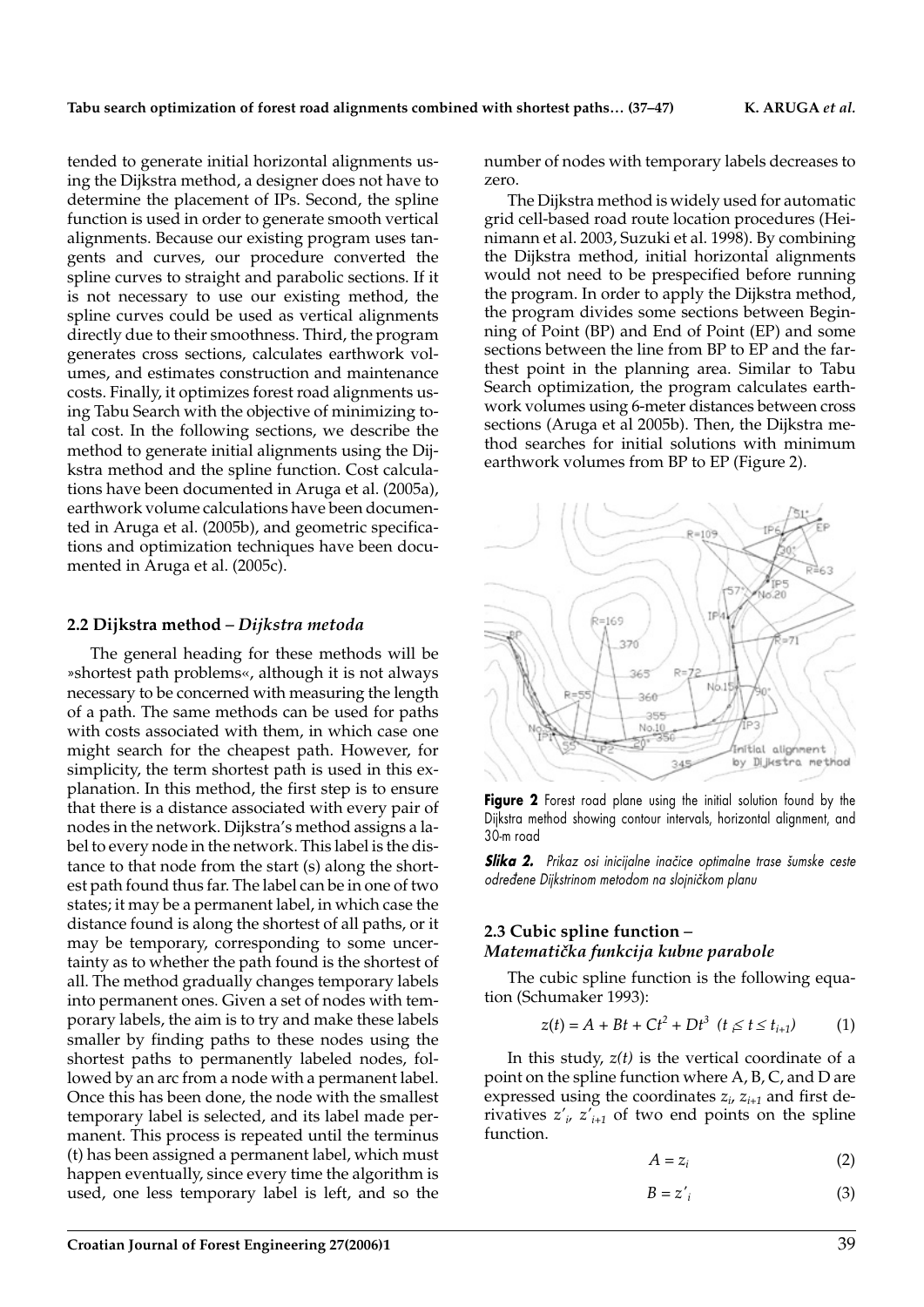$$
C = \frac{3(z_{i+1} - z_i)}{t_{i+1}^2} - \frac{2z_i'}{t_{i+1}} - \frac{z_{i+1}'}{t_{i+1}}
$$
(4)

$$
D = \frac{2(z_i - z_{i+1})}{t_{i+1}^3} - \frac{z_i^2}{t_{i+1}^2} - \frac{z_{i+1}^2}{t_{i+1}^2}
$$
(5)

As second derivatives of the spline function are continuous, the following equation is obtained.

$$
t_{i+2}z'_{i+2}(t_{i+1}+t_{i+2})z'_{i+1}+t_{i+1}z'_{i+2}=
$$
  
= 
$$
\frac{3}{t_{i+1}t_i}\left\{t_{i+1}^2(z_{i+2}-z_{i+1})+t_{i+2}^2(z_{i+1}-z_i)\right\}
$$
 (6)

We assume that curvatures of the start and end points of a forest road are zero. The following two equations can be obtained.

$$
z'_{1} + \frac{z'_{2}}{2} = \frac{3(z_{2} - z_{1})}{2t_{2}}
$$
 (7)

$$
z'_{n+1} + 2z'_{n} = \frac{3(z_{n} - z_{n-1})}{t_{n}}
$$
 (8)

Spline curves can be determined using equations 6, 7, and 8. In order to convert spline curves to straight and parabolic sections, the program first finds the points of minimum curvatures on segments. Curvatures *ƒk(t)* and radii *r(t)* are:

$$
x(t) = \frac{z''(t)}{\sqrt[3]{1 + z'(t)^2}}
$$
(9)



**Figure 3** Forest road profile using spline function on the initial horizontal alignment.

**Slika 3.** Crtani uzdužni profil inicijalne inačice optimalne trase šumske ceste određen Schumakerovim matematičkim izrazom kubne parabole

$$
r(t) = \frac{1}{\varkappa(t)}\tag{10}
$$

Then, the model identifies stations near the points of minimum curvatures as grade change points. Grade change points are selected from stations on straight roadways. The model does not select from stations on curved roadways because it is assumed that the road grade remains constant along horizontal curves. Converted straight and parabolic sections from spline curves are shown in Figure 3.

#### **2.4 Optimization algorithm** *– Algoritam optimiziranja*

After the initial solution is determined using the Dijkstra method and spline function, the simultaneous optimization process is conducted using Tabu Search (Figure 1). There are a number of parameters which must be determined as to whether they will be fixed or variable. For each iteration, the model examines the locations of IPs and radii of horizontal curves. After examining horizontal alignments, the model examines the placement of grade change points. Then, the model examines the heights of grade change points. The model conducts this process until a specified number of iterations.

After the best solution is found using the above procedure, the program intensifies the search in the region of the best solution. Tabu Search is again applied to examine vertical heights of grade change points around the best alignment in the first search process. This second search process is done while the placement of grade change points and IPs, and radii of horizontal curves are fixed. This second search process refines the best solution found from the first process and provides a better solution for the final best alignment. This second search process stops after another specified number of iterations.

#### **3. Research results and discussions –** *Rezultati istra`ivanja s raspravom*

#### **3.1 Computer model application –** *Primjena računalnoga modela*

The study site was a part of Capitol State Forest in Washington State, USA. The site was covered by 70-year-old coniferous forests such as Douglas-fir, western hemlock, and redcedar. Dominant tree height was approximately 50 m. This site was measured by a small footprint LiDAR system in the spring of 1999 and the LiDAR data was converted into a 1.52 m x 1.52 m grid DEM. After the study site was measured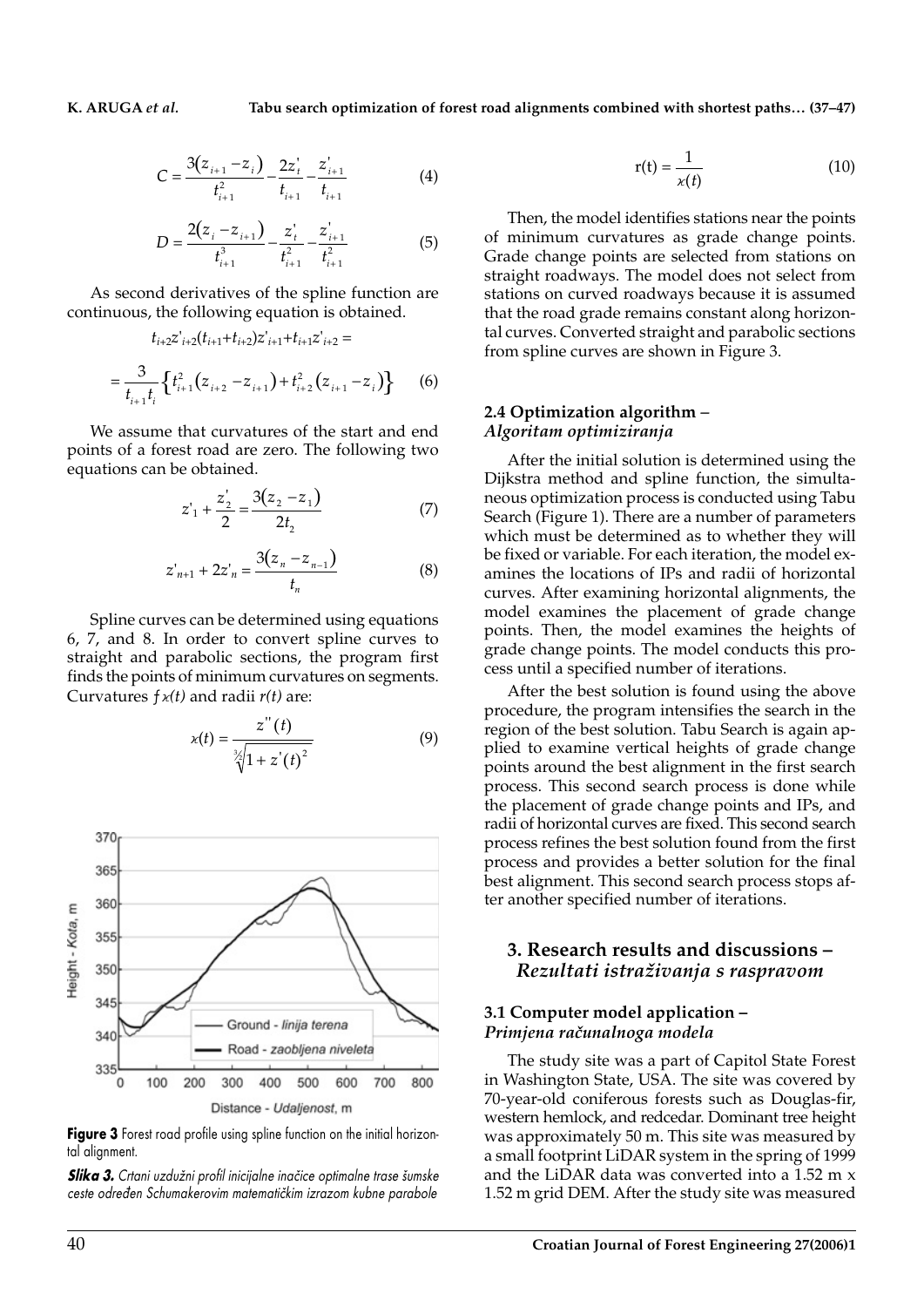| Dijkstrine metode                                       |                                                |                            |                                             |                                                |                         |                                          |  |  |  |  |
|---------------------------------------------------------|------------------------------------------------|----------------------------|---------------------------------------------|------------------------------------------------|-------------------------|------------------------------------------|--|--|--|--|
| Section - Sekcija                                       | $4 \times 2$                                   |                            |                                             |                                                | $6 \times 3$            |                                          |  |  |  |  |
| No. grade<br>change points -<br>Broj lomova<br>nivelete | Computing time -<br>Vrijeme obrade<br>podataka | Length -<br>Duljina<br>(m) | Total Cost -<br>Ukupan<br>trošak<br>$($ \$) | Computing time -<br>Vrijeme obrade<br>podataka | Length - Duljina<br>(m) | Total Cost -<br>Ukupan trošak<br>$($ \$) |  |  |  |  |
|                                                         | 13 h 44 min                                    | 763                        | 39815                                       |                                                |                         |                                          |  |  |  |  |
| $\overline{2}$                                          | 10 h 22 min                                    | 753                        | 39 105                                      | 10 h 03 min                                    | 760                     | 40 085                                   |  |  |  |  |
| 3                                                       | 6 h 00 min                                     | 753                        | 39 004                                      | 5 h 17 min                                     | 724                     | 38 612                                   |  |  |  |  |
| 4                                                       | 10 h 16 min                                    | 754                        | 38 5 27                                     | 22 h 00 min                                    | 717                     | 35 438                                   |  |  |  |  |
| 5                                                       | 11 h 17 min                                    | 751                        | 37 259                                      | 13 h 00 min                                    | 716                     | 35 323                                   |  |  |  |  |
| 6                                                       | 10 h 26 min                                    | 751                        | 37 183                                      | 11 h 37 min                                    | 715                     | 34726                                    |  |  |  |  |
| 7                                                       | 3 h 47 min                                     | 751                        | 37 053                                      | 11 h 24 min                                    | 670                     | 32 439                                   |  |  |  |  |

Table 1. Total costs with different numbers of sections using the Dijkstra method

**Tablica 1.** Ukupan trošak i potrebno vrijeme obrade pojedine inačice trase šumske ceste za različit broj sekcija i lomnih točaka nivelete uz primjenu

by LiDAR in 1999, the forest road was extended. We examined the alignments of this extended road.

*Ukupno vrijeme* 65 h 52 min 73 h 21 min

Total time –<br>Ukupno vrijeme

In order to apply the Dijkstra method, the program divided four sections between the BP and EP and two sections between the line from BP to EP and the farthest point in the planning area. Then, the Dijkstra method was used to search for initial solutions with minimum earthwork volumes from the BP to EP (Figure 2). The initial solution found by the Dijkstra method was quite different from the extended road. The road length was 952 m. Average and total cost of the initial solution were \$282,33/m and \$269 027, respectively. This total cost was much larger than the initial solution of manually initialized alignments, \$71 680. In spite of this poorer initial alignment, subsequent Tabu Search, which examined grade change points sequentially without the spline function with 1 000 iterations for the first

search process and 100 iterations for the second search process, found good horizontal and vertical alignments. Road length was 751 m (Table 1). Average and total costs of solution with seven grade change points were \$49,27/m and \$37 053, respectively.

Then, we applied the spline function to generate vertical alignments. The spline function generated smooth vertical alignments with seven grade change points (Figure 3). Then, Tabu Search optimized horizontal and vertical alignments based on the initial alignments. Road length of the solution found by subsequent Tabu Search was 810 m (Table 2). Total cost of the solution was \$37 224. Therefore, the solution was a little poorer than that without spline function. However, computing time was significantly reduced from 65 hours (Table 1) to 11 hours (Table 2).

Table 2 Total costs with different numbers of sections using the Dijkstra method and the spline function (\* is calculated by Tabu Search with 200 iterations without any improvements on the objective function of the best solution found)

| Tablica 2. Ukupan trošak i potrebno vrijeme obrade pojedine inačice trase šumske ceste za različit broj sekcija uz primjenu Dijkstrine metode i |  |  |  |  |  |  |  |  |  |
|-------------------------------------------------------------------------------------------------------------------------------------------------|--|--|--|--|--|--|--|--|--|
| Schumakerove matematičke funkcije kubne parabole                                                                                                |  |  |  |  |  |  |  |  |  |

| Section - Sekcija | No. grade<br>change points -<br>Broj lomova nivelete | Iteration -<br>Broj ponavljanja | Computing time-<br>Vrijeme obrade<br>podataka | Length-<br>Duljina (m) | Total Cost -<br>Ukupan trošak (\$) |
|-------------------|------------------------------------------------------|---------------------------------|-----------------------------------------------|------------------------|------------------------------------|
| $4 \times 2$      |                                                      | 000                             | 11 h 38 min                                   | 810                    | 37 224                             |
|                   |                                                      | $*661$                          | 18 h 34 min                                   | 825                    | 37729                              |
| $6 \times 3$      | 12                                                   | 000                             | 19 h 24 min                                   | 765                    | 35 971                             |
|                   | 12                                                   | $*489$                          | 8 h 08 min                                    | 765                    | 35 971                             |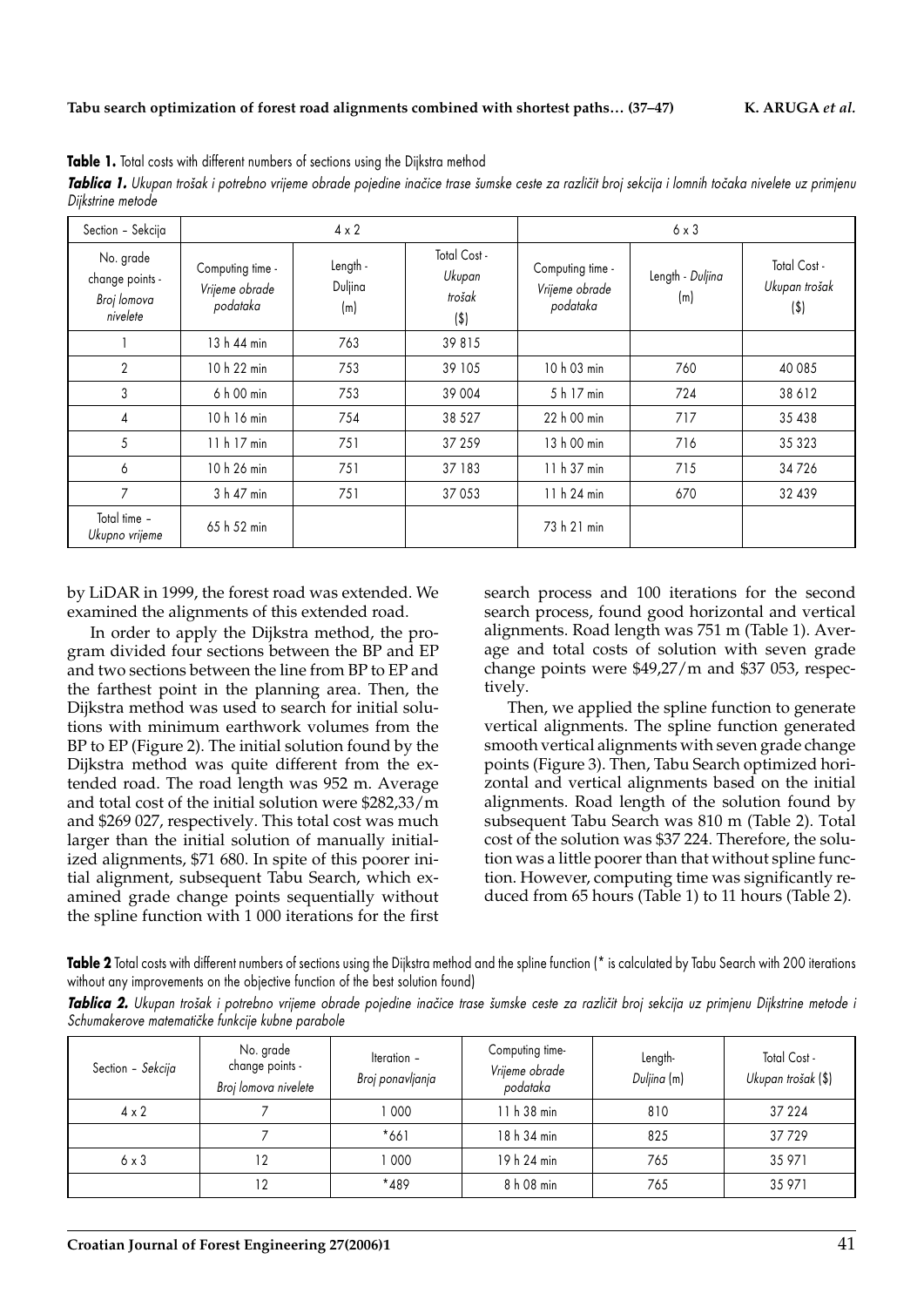#### **3.2 The number of sections** *– Broj sekcija*

We examined effects of the number of sections because the Dijkstra method with more sections is expected to generate smoother initial horizontal alignments. The model with 6x3 sections could find a little smoother initial horizontal alignment. However, the road length, 1 050 m, was longer, and average and total costs of initial solution, \$453,34/m and \$476 235, were higher than those with 4x2 sections. Furthermore, it could not find a feasible vertical alignment with one grade change point (Table 1). The best solution with seven grade change points, \$32 439, was better than that on 4x2 sections, \$37 053, and slightly better than that started from the manually initialized horizontal alignment, \$32 701 (Table 3). The road length was 670 m. Moreover, the amount of material borrowed from or disposed to out of the road construction area with  $6x3$  sections,  $4,20$  m<sup>3</sup>, was smaller than  $16,52$  m<sup>3</sup> with  $4x2$  sections while the amount of material for the manually initialized horizontal alignment was the smallest,  $1.75$  m<sup>3</sup>. The model with 8x4 sections could not find a feasible horizontal alignment because the feasible horizontal curves could not be generated between two straight roadway sections due to shorter intervals.

Similarly, we applied the spline function to generate vertical alignments on the initial horizontal alignment found by the Dijkstra method with 6x3 sections. The spline function generated smooth vertical alignments with twelve grade change points (Table 2). Then, Tabu Search optimized horizontal and vertical alignments based on the initial alignments. Road length of the solution found by subsequent Tabu Search was 765 m (Table 2). Total cost of

the solution was \$35 971. It was 10% poorer than that without the spline function. However, computing time was significantly reduced from 73 hours to 19 hours. Furthermore, the program generated smooth vertical alignments automatically. Our initial experience suggests the spline function could be a potentially important tool for automated optimization of forest road alignments, but it needs more investigations. For the range of sections examined, the solution optimized from the initial solution by the Dijkstra method with 6x3 sections was better than that from the initial solution found by the Dijkstra method with 4x2 sections. The Dijkstra method with more sections generated smoother initial horizontal alignments and the spline function generated smoother initial vertical alignments based on the initial horizontal alignments. Then, Tabu Search found better forest road alignments.

#### **3.3 Stopping criteria** *– Kriterij prekida*

We previously examined the effect of stopping criteria on the results of Tabu Search which searched from a manually initialized horizontal alignment (Aruga et al 2005c). We used 1 000 iterations for the first search process and 100 iterations for the second search process. Since Tabu Search obtained a big gain within 100 iterations, we have examined the effect of reducing the number of the first search process iterations, which was 100 instead of 1 000, on the results (Aruga et al. 2005c). The result showed that the difference between the results during 100 iterations and 1 000 iterations with seven grade change points was 5% (Table 3). Although Tabu Search found slightly poorer solutions during 100 iterations

**Table 3** Total costs with different numbers of iterations (gray areas indicate the best solution)

| Tablica 3. Ukupan trošak pojedine inačice trase šumske ceste s različitim brojem ponavljanja i različitim brojem lomnih točaka nivelete (sivom je bojom |  |  |  |  |
|---------------------------------------------------------------------------------------------------------------------------------------------------------|--|--|--|--|
| obilježena optimalna inačica)                                                                                                                           |  |  |  |  |

| Iteration -<br>Broj ponavljanja                         |                            | 000                                        |                            | 100                                     |                            | 200                                     | 300                        |                                            |  |
|---------------------------------------------------------|----------------------------|--------------------------------------------|----------------------------|-----------------------------------------|----------------------------|-----------------------------------------|----------------------------|--------------------------------------------|--|
| No. grade<br>change points -<br>Broj lomova<br>nivelete | Length -<br>Duljina<br>(m) | Total Cost -<br>Ukupan<br>trošak<br>$(\$)$ | Length -<br>Duljina<br>(m) | Total Cost -<br>Ukupan<br>trošak<br>(3) | Length -<br>Duljina<br>(m) | Total Cost -<br>Ukupan<br>trošak<br>(3) | Length -<br>Duljina<br>(m) | Total Cost -<br>Ukupan<br>trošak<br>$(\$)$ |  |
|                                                         | 730                        | 37761                                      | 760                        | 39 573                                  | 760                        | 39 573                                  | 760                        | 39 573                                     |  |
| $\overline{2}$                                          | 712                        | 36 472                                     | 740                        | 37 989                                  | 742                        | 36 662                                  | 705                        | 35 674                                     |  |
| 3                                                       | 716                        | 35 473                                     | 740                        | 37929                                   | 742                        | 36 587                                  | 709                        | 35 5 28                                    |  |
| 4                                                       | 716                        | 35 168                                     | 740                        | 37762                                   | 742                        | 36 709                                  | 694                        | 34 631                                     |  |
| 5                                                       | 670                        | 32 946                                     | 738                        | 36 239                                  | 734                        | 37 29 2                                 | 701                        | 34 0 12                                    |  |
| 6                                                       | 670                        | 32766                                      | 738                        | 35 824                                  | 734                        | 37 117                                  | 694                        | 33 248                                     |  |
| $\overline{7}$                                          | 670                        | 32 701                                     | 699                        | 34 3 12                                 | 720                        | 35 766                                  | 684                        | 32 599                                     |  |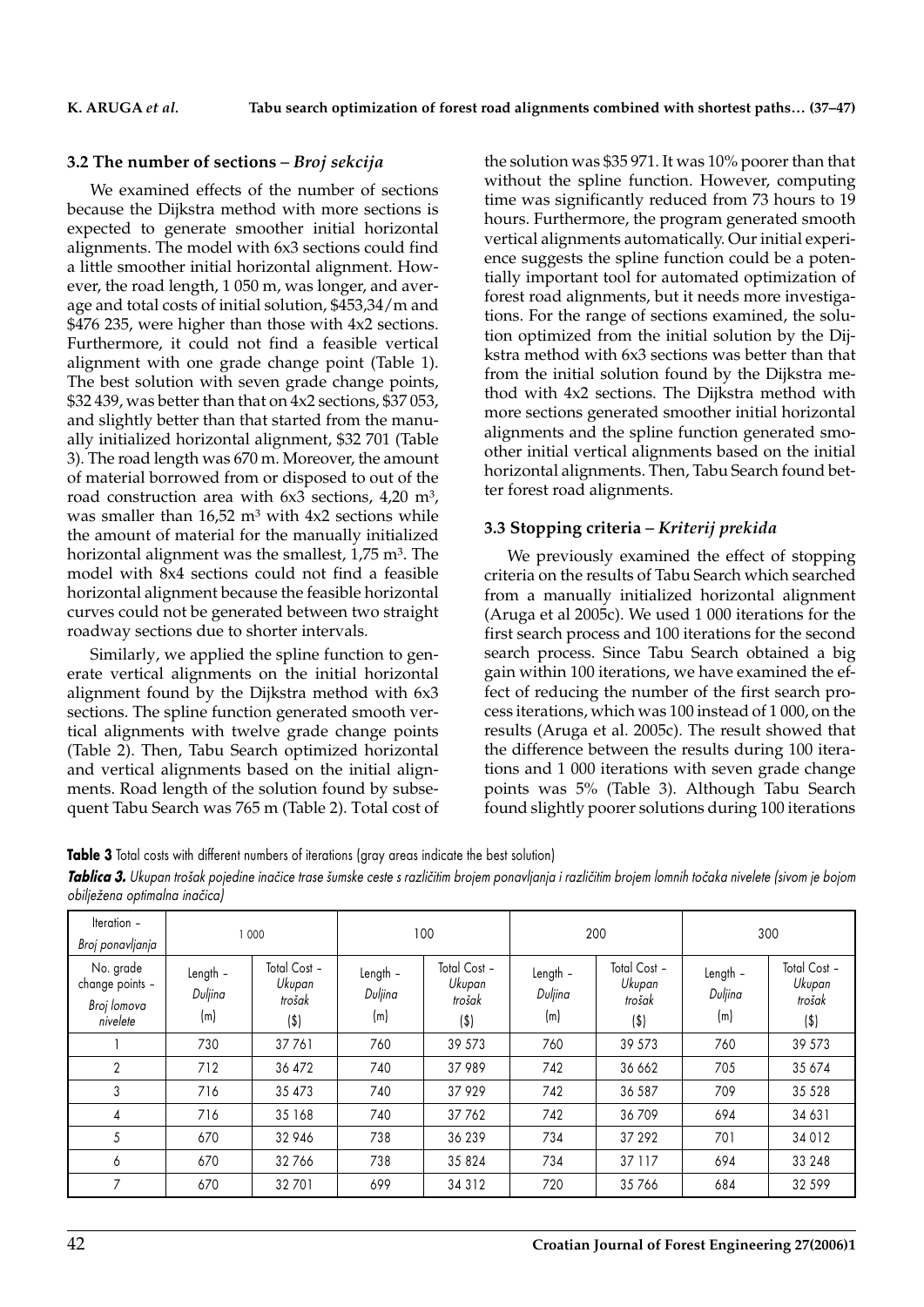than those during 1 000 iterations, computing time was significantly reduced from 44 hours to 7 hours (Table 4). We continued to examine the effect of stopping criteria on solution quality and computing time for the simultaneous solution of horizontal and vertical road alignment. We examined 200 and 300 iterations for the first process (Table 3). Although Tabu search with more iterations were expected to find better solutions, our Tabu search with 200 iterations could not find better solutions than that with 100 iterations (Table 3). Tabu search with 300 iterations found better solutions than that with 100 iterations as expected. Moreover, Tabu search with 300 iterations found better solution than that with 1 000 iterations.

The stopping rule could also have been a certain number of iterations »without any improvement on the objective function of the best solution found«.

Therefore, we examined 100, 200, and 300 iterations without any improvement on the objective function of the best solution found (Table 5). Tabu search with 200 iterations found the best solution. Furthermore, Tabu search with 200 iterations took shortest time in Tabu searches which found the best solutions (Table 4, 6). Therefore, it might be a better option to use 200 iterations without any improvement on the objective function of the best solution found for less computing time in this problem.

We also examined the effect of stopping criteria on the results with the Dijkstra method and the spline function (Table 2). Tabu Search with 6x3 sections using the spline function with 200 iterations without any improvement on the objective function of the best solution found, found the same solution with that during 1 000 iterations and computing time with 200 iterations without any improvement

**Table 4** Computing time with different numbers of iterations (gray areas indicate the best solution)

*Tablica 4. Vrijeme računalne obrade podataka za pojedinu inačicu trase šumske ceste s različitim brojem iomnih točaka<sup>3</sup>aka brojem lomnih točaka nivelete (sivom je bojom obilje`ena optimalna ina~ica)*

| Iteration -<br>Broj ponavljanja | 1 000       | 100        | 200         | 300         |
|---------------------------------|-------------|------------|-------------|-------------|
|                                 | 6 h 02 min  | 1 h 37 min | 2 h 03 min  | 2 h 38 min  |
| 2                               | 6 h 30 min  | 1 h 42 min | 3 h 27 min  | 4 h 10 min  |
| 3                               | 6 h 22 min  | 1 h 06 min | 1 h 29 min  | 2 h 04 min  |
|                                 | 7 h 48 min  | 0 h 53 min | 2 h 20 min  | 2 h 49 min  |
| 5                               | 7 h 21 min  | 0 h 59 min | 1 h 39 min  | 2 h 24 min  |
| 6                               | 6 h 12 min  | 0 h 49 min | 1 h 47 min  | 2 h 26 min  |
|                                 | 4 h 28 min  | 0 h 44 min | 2 h 09 min  | 3 h 05 min  |
| Total time - Ukupno vrijeme     | 44 h 43 min | 7 h 50 min | 14 h 54 min | 19 h 36 min |

Table 5 Total costs with different numbers of iterations without any improvements on the objective function of the best solution found (gray areas indicate the best solution)

**Tablica 5.** Ukupni trošak pojedine inačice trase šumske ceste uz korištenje različitih ograničenja tzv. »kontrolnih« ponavljanja nakon pronalaženja *optimalnoga rje{enja i uz razli~it broj lomnih to~aka nivelete (sivom je bojom obilje`ena optimalna ina~ica)*

| No. grade<br>change points -<br>Broj lomova<br>nivelete | Iteration -<br>Broi<br>ponavljanja | Length -<br>Duljina | Total Cost -<br>Ukupan<br>trošak | Iteration -<br>Broi<br>ponavljanja | Length -<br>Duljina | Total Cost -<br>Ukupan<br>trošak | Iteration -<br>Broi<br>ponavljanja | Length -<br>Duljina | Total Cost -<br>Ukupan<br>trošak |
|---------------------------------------------------------|------------------------------------|---------------------|----------------------------------|------------------------------------|---------------------|----------------------------------|------------------------------------|---------------------|----------------------------------|
|                                                         | 100                                | (m)                 | $($ \$)                          | 200                                | (m)                 | $(\$)$                           | 300                                | (m)                 | $($ \$)                          |
|                                                         | 175                                | 760                 | 39 573                           | 275                                | 760                 | 39 573                           | 375                                | 760                 | 39 573                           |
| $\mathbf{2}$                                            | 171                                | 742                 | 36 662                           | 418                                | 705                 | 35 674                           | 518                                | 705                 | 35 674                           |
| 3                                                       | 100                                | 742                 | 36 587                           | 202                                | 709                 | 35 5 28                          | 302                                | 709                 | 35 5 28                          |
| 4                                                       | 100                                | 742                 | 36 592                           | 321                                | 694                 | 34 631                           | 421                                | 694                 | 34 631                           |
| 5                                                       | 100                                | 742                 | 36 017                           | 204                                | 701                 | 34 0 12                          | 304                                | 701                 | 34 0 12                          |
| 6                                                       | 100                                | 742                 | 36 111                           | 202                                | 694                 | 33 248                           | 302                                | 694                 | 33 2 2 3                         |
| $\overline{7}$                                          | 101                                | 740                 | 35 695                           | 238                                | 684                 | 32 599                           | 338                                | 684                 | 32 599                           |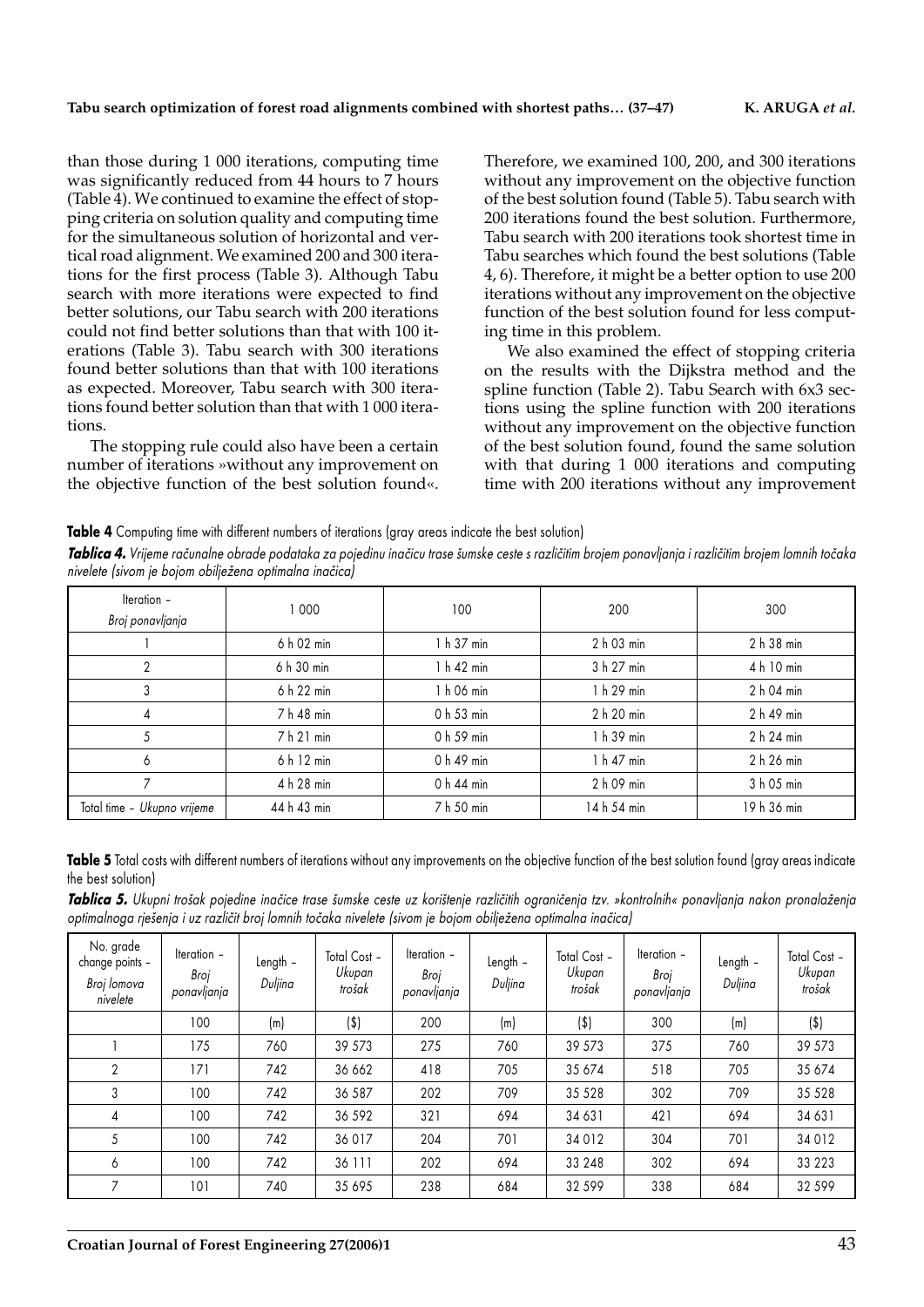Table 6 Computing time with different numbers of iterations without any improvements on the objective function of the best solution found (gray areas indicate the best solution)

*Tablica 6. Vrijeme računalne obrade podataka za pojedinu inačicu trase šumske ceste uz korištenje različitih ograničenja tzv. »kontrolnih« ponavljanja* nakon pronalaženja optimalnoga rješenja i uz različit broj lomnih točaka nivelete (sivom je bojom obilježena optimalna inačica)

| Iteration - Broj ponavljanja | 100        | 200         | 300         |
|------------------------------|------------|-------------|-------------|
|                              | 1 h 34 min | 1 h 41 min  | 2 h 23 min  |
| っ                            | 1 h 06 min | 1 h 55 min  | 2 h 44 min  |
| 3                            | 1 h 09 min | 1 h 53 min  | 2 h 03 min  |
| 4                            | 1 h 20 min | 1 h 36 min  | 2 h 17 min  |
|                              | 1 h 25 min | 1 h 32 min  | 2 h 18 min  |
| 6                            | 1 h 44 min | 1 h 23 min  | 2 h 20 min  |
|                              | 1 h 33 min | 0 h 20 min  | $2h41$ min  |
| Total time - Ukupno vrijeme  | 9 h 51 min | 10 h 20 min | 16 h 46 min |

on the objective function of the best solution found was less than half of that with 1,000 iterations (Table 2). Therefore, we could say that 200 iterations without any improvement on the objective function of the best solution found would be a better option for better solution and less computing time in this problem.

### **4. Concluding Remarks –** *Zaklju~na razmatranja*

This paper introduced the use of the Dijkstra method and the spline function to our optimization program for forest road alignment to find initial solutions without requiring manually initialized solutions. After the Dijkstra method connected some segments between two end points automatically, the spline function generated smooth vertical alignments. Then, the program converted the spline curves to straight and parabolic sections. Because the spline function generates smooth alignments, it is possible to use the spline function as forest road alignments.

Although the program should be further tested and verified, it could optimize forest road alignments automatically. We have another LiDAR dataset of the Utsunomiya University Forest. Further tests will be conducted using the dataset and comparison between computer designed roads and actual constructed roads would be analyzed. The test site in this study was stable and the ground slope was not steep. However, in Japan where many forests are on deep soil and rainfall is high, the forests are subject to slope failures. Future work should distinguish stable places and locate forest roads in these places. Additional road construction options should be considered including the use of wooden or concrete walls to create smaller cut slope heights (Oohashi 2001). In steep and unstable terrain, constraints on cut slope height could be included in the mathematical formulation either as a hard constraint or as a penalty in the objective function.

#### **Acknowledgement** *– Zahvala*

LiDAR data were provided by the USDA Forest Service, PNW Research Station, Resource Management and Productivity Program.

#### **5. References –** *Literatura*

Aruga, K., Sessions, J., Akay, A.E., 2005a: Heuristic techniques applied to forest road profile. J. Forest Research 10(2), p. 83–92.

Aruga, K., Sessions, J., Akay, A.E., 2005b: Application of an airborne laser scanner to forest road design with accurate earthwork volumes. J. Forest Research 10(2), p. 113–123.

Aruga, K., Sessions, J., Akay, A.E., Chung, W., 2005c: Simultaneous optimization of horizontal and vertical alignments of forest roads using Tabu Search. International J. Forest Engineering 16(2), p. 137–151.

Aruga, K., Sessions, J., Miyata, E.S., 2005d: Comparison of Tabu Search and the Genetic Algorithm for forest road alignment optimization with soil sediment evaluation. In: Proceedings of COFE 2005: Soil, Water and Timber Management: Forest Engineering Solutions in Response to Forest Regulation, Fortuna, California 2005, CD-ROM.

Chew, E.P., Goh, C.J., Fwa, T.F., 1989: Simultaneous optimization of horizontal and vertical alignments for highways. Transportation Research B 23, p. 315–329.

Easa, S.M., 2003: Estimating earthwork volumes of curved roadways: simulation model. J. Surveying Engineering 129(1), p. 19–27.

Glover, F., 1989: Tabu search-Part I. ORSA J. Comput. 1, p. 190–206.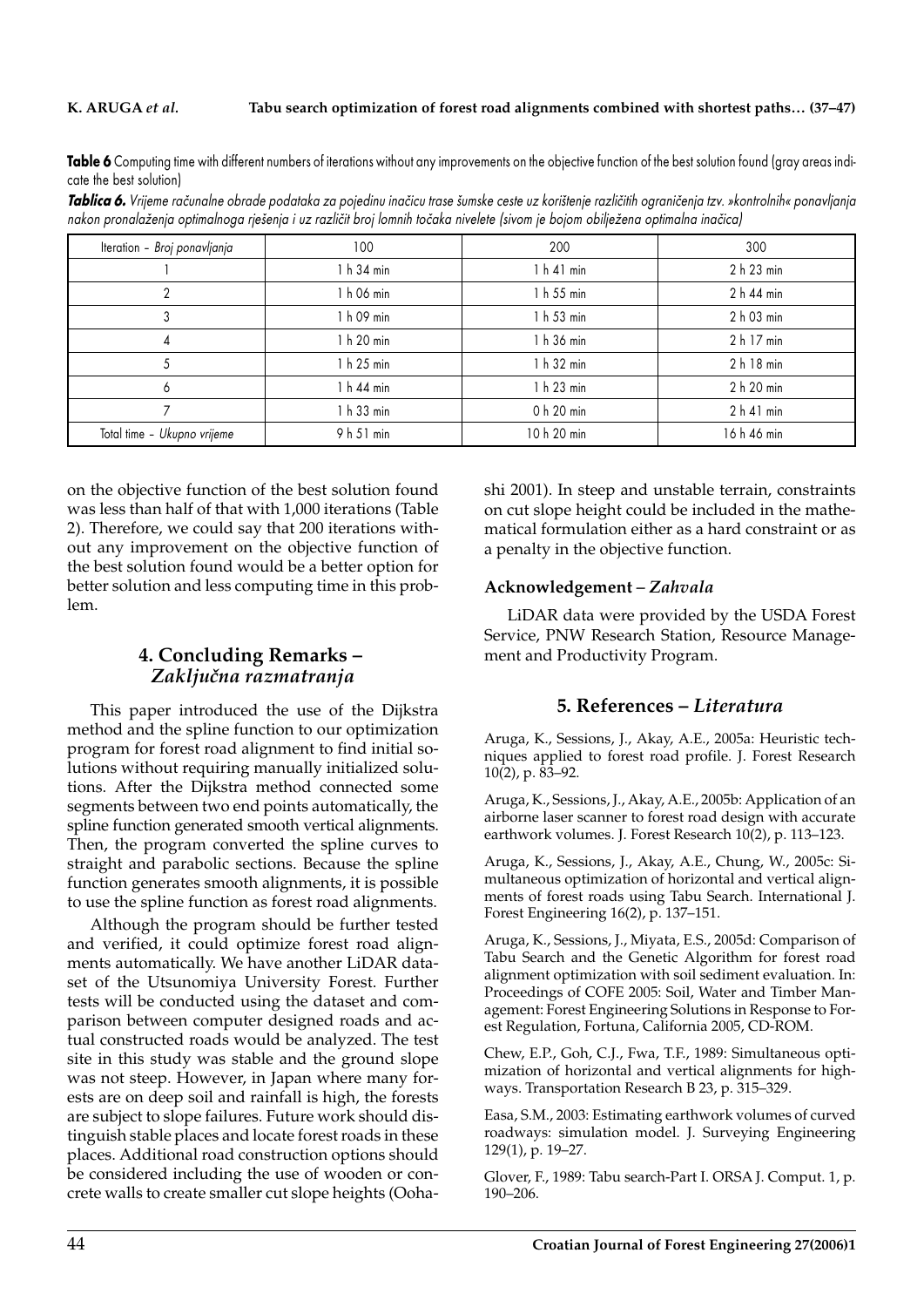#### **Tabu search optimization of forest road alignments combined with shortest paths… (37–47) K. ARUGA** *et al.*

Heinimann, H.R., Stuchelberger, J., Chung, W., 2003: Improving automatic grid cell based road route location procedures. In: Proceedings of Austro2003: High Tech Forest Operations for Mountainous Terrain, Schlaegl, Austria 2003, CD-ROM.

Jong, J.C., Schonfeld, P., 2003: An evolutionary model for simultaneously optimizing three-dimensional highway alignments. Transportation Research B 37, p. 107–128.

Oohashi, K., 2001: Michi zukuri no subete (*Forest road planning and construction*). National Forestry Extension Association in Japan, Tokyo 2001.

Reeves, C., 1993: Genetic Algorithms. In: Reeves, C., (eds) Modern heuristic techniques for combinatorial problems. John Wiley & Sons, Inc. p. 151–196, New York 1993.

Schumaker, L.L., 1993: Spline functions: Basic Theory. Krieger Publishing Company. Melbourne, Florida, 553pp 1993.

Smith, D.K., 1982: Network optimization practice: a computational guide. Ellis Horwood Limited. p. 55–65, West Sussex 1982.

Suzuki, H., Ichihara, K., Noda, I., 1998: Road planning in forest for recreation. J. Jpn. Forest Engineering Society 13(3), p.151–160.

Tasaka, T., Ochi, S., and Matsuo, T., 1996: Planning method of terrain acceptable forest-roads applying with spline function. Bull. Utsunomiya Univ. Forest 32, p. 17–26.

*Sa`etak*

## Računalna optimizacija trase šumske ceste kombinirana s najkraćom inačicom i kubnom parabolom

*U radu je opisan na~in rada druge, razvijene (dora|ene) ina~ice ra~unalnoga programa za odabir najpovoljnije trase {umske ceste (tzv. »Tabu search« optimizacija), u horizontalnom i vertikalnom smislu, koji je kombiniran s Dijkstrinom metodom najkra}ega (najjeftinijega) puta i Schumakerovom funkcijom kubne parabole.*

*Bazna ina~ica ra~unalnoga programa za odabir najpovoljnijega polo`aja trase {umske ceste (Aruga i dr. 2005c) temeljena je na ru~no (od projektanta na odgovaraju}im GIS podlogama) odabranim poligonskim to~kama (tjemena). Kao podloga slu`e slojni~ki zemljovidi, digitalni model visina (DMV) visoke rezolucije, ortofoto snimci te zemljovidi erodibilnih i za{ti}enih podru~ja. Za pojedine se ina~ice trasa predmetne {umske ceste vrlo to~no izra~unava obujam zemljanih radova tzv. »Pappus« modelom (Easa 2003), ali prethodno projektant treba definirati i lomne to~ke nezaobljene nivelete. Prva je ina~ica ra~unalnoga programa testirana* na dijelu državnih šuma države Washington u Sjedinjenim Američkim Državama i pokazala je vrlo dobre *rezultate.*

*U daljnjoj se fazi razvoja ra~unalnoga programa `eljelo u {to ve}oj mjeri automatizirati cjelokupan postupak optimizacije te je u tu svrhu iskori{tena Dijkstrina metoda horizontalne (polo`ajne) optimizacije trase {umske ceste. On funkcionira na principu tra`enja najkra}e dionice (u ovom slu~aju to zna~i najjeftinije* dionice) pojedinoga segmenta trase i omogućuje horizontalnu optimizaciju trase šumske ceste bez pret*hodnoga projektantskoga ru~noga uno{enja osovinskoga poligona na odgovaraju}e GIS podloge. Dijkstrina je metoda ~esto upotrebljavana metoda pri postupku ra{~lambe i odabiru najpovoljnijih trasa {umske ceste (Heinimann i dr. 2003, Suzuki i dr. 1998). Popre~ni se presjeci nalaze na me|usobnoj udaljenosti od 6,00 m (Aruga i dr. 2005b), a temeljem minimalnih zemljanih radova odre|uje se inicijalna (po~etna) optimalna*  $ina\check{c}$ ica trase šumske ceste.

*Za svaku se ina~icu horizontalno optimizirane trase Schumakerovom funkcijom (matemati~ki izraz 1)* kubne parabole obavlja optimizacija zaobljene nivelete (pri čemu se koriste matematički izrazi od 2 do 8). *Zbog na~ina se rada ra~unalnoga programa na ovaj na~in formirana zaobljena niveleta transformira u zaobljenu niveletu sastavljenu od ravnih pravaca vertikalnih krivina (polo`aj verikalne krivine i njezin* radijus određuju se matematičkim izrazima 9 i 10). Lomne se točke nivelete odabiru isključivo na ravnim *pravcima trase {umske ceste u horizontalnoj projekciji, budu}i da se pretpostavlja kako uzdu`ni nagib mora*  $b$ iti stalan čitavim horizontalnim kružnim lukom.

*Nakon na opisani na~in odabrane bazne (po~etne) optimalne ina~ice trase {umske ceste slo`eni se postupak optimizacije odvija sukladno dijagramu toka podataka prikazanom na slici 1. Detaljna se (fina) ra{~lamba obavlja u bli`em podru~ju inicijalne ina~ice trase {umske ceste i stalnim se ponavljanjem (~iji se*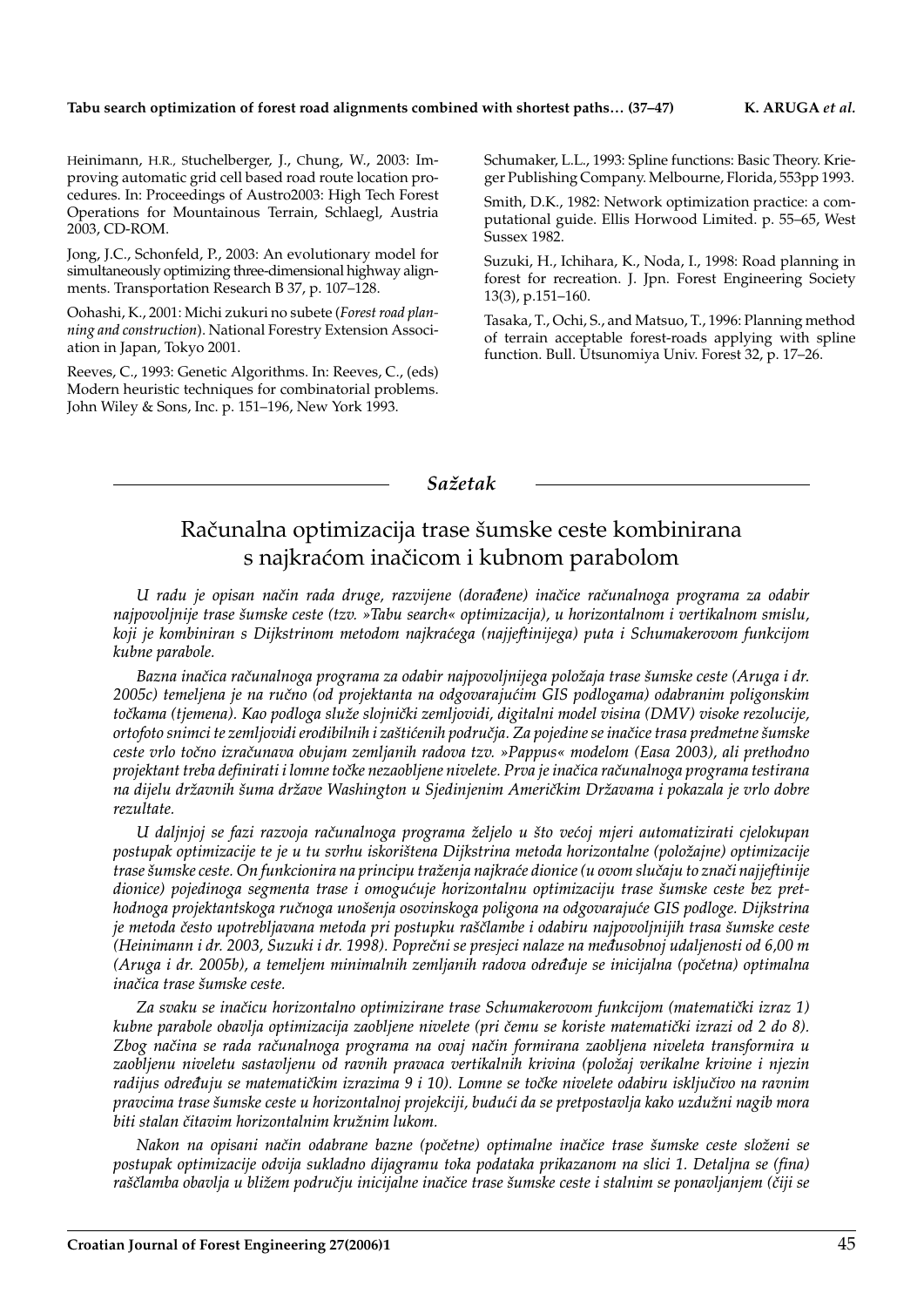*broj mo`e definirati) postupka optimizacije dolazi do sve bolje i bolje trase {umske ceste.*

*Ra~unalni program dizajnira popre~ne presjeke, izra~unava zemljane radove te daje procjenu ukupnih tro{kova izgradnje i kasnijega odr`avanja pojedine ina~ice {umske ceste. Kona~no se minimiziranjem ukupnih tro{kova (tro{kova izgradnje i odr`avanja) definira najpovoljnija ina~ica trase {umske ceste.*

Istraživanje je provedeno u sedamdesetogodišnjim sastojinama četinjača (duglazija, čuga i crveni cedar) s *prosje~nom visinom dominantnih stabala od 50 m. Podru~je je istra`ivanja snimljeno sustavom LiDAR u proljeće 1999. godine te je iz prikupljenih podataka izrađen DMV formata 1,52 × 1,52 m. Potom je na terenu* projektirana šumska cesta koja je poslužila za usporedbu s optimalnom inačicom određenom računalnim *programom. Dijkstrinom je metodom odre|ena bazna ina~ica optimalne trase {umske ceste (na principu minimalnih količina zemljanih radova) i ona se prilično razlikovala od projektirane šumske ceste (slika 2). Ukupna je duljina ove bazne ina~ice iznosila 952 m, ukupan tro{ak gradnje 269 027,00 \$, a prosje~an tro{ak gradnje 282,33 \$/m. Tro{ak je izgradnje projektirane {umske ceste ukupno iznosio 71 680 \$. Za tra`enje smo optimalne ina~ice trase {umske ceste koristili 1000 ponavljanja kod »grube« optimizacije i 100 ponavljanja kod »fine« optimizacije. Optimalna je kona~na ina~ica trase {umske ceste odre|ena ra~unalnim programom* duljine 751 m, ukupnoga troška izvedbe 37 053 \$ i prosječnoga troška izvedbe 49,27 \$/m. Tada je primije*njena matemati~ka funkcija kubne parabole kojom smo formirali zaobljenu niveletu sa sedam lomnih to~aka (slika 3). Na taj je na~in optimizirana trasa {umske ceste imala duljinu od 810 m i ukupni tro{ak izgradnje od 37,224 \$, {to je neznatno slabiji rezultat nego bez matemati~ke funkcije kubne parabole, ali je vrijeme utro{eno na obradu podataka smanjeno sa 65 sati na 11 sati.*

*U radu je, za Dijkstrinu metodu optimizacije, istra`ivan i broj poligonskih to~aka jer smo pretpostavili* kako bi veći broj tjemena trebao značiti i bolje uklapanje trase šumske ceste u teren, ali i broj lomnih točaka nivelete (od jedne do sedam). Model s više poligonskih točaka dao je terenu prilagođeniju trasu šumske ceste *koja je zbog svoje ve}e duljine u kona~nici bila skuplja od trase {umske ceste s manje tjemena. Najbolje je rje{enje postignuto kod sedam lomnih to~aka nivelete i za formulu sekcija 6 × 3. Ti su rezultati prikazani u tablici 1.*

*Na formuli smo sekcija 6 × 3, koja se pokazala kvalitetnijom od formule 4 × 2, dok formulu 8 × 4 u danim uvjetima nije bilo mogu}e primijeniti, proveli daljnji postupak optimizacije Schumakerovom funkcijom kubne parabole te smo dobili zaobljenu niveletu s dvanaest lomnih to~aka. Ta »fina« podina~ica »Dijkstrine« ina~ice trase {umske ceste ima duljinu od 765 m i ukupni tro{ak izgradnje od 35 971 \$, {to je za oko 10 % lo{ije u usporedbi bez uporabe Schumackerove funkcije, ali je vrijeme obrade podataka smanjeno sa 73 na 19* sati, uz napomenu kako je zaobljena niveleta dizajnirana automatski (bez pomoći projektanta). Takav rezultat *sugerira kako je kubna parabola potencijalno vrlo kvalitetan alat pri automatiziranju postupka optimizacije {umskih cesta, ali je u tom smjeru potrebno provesti dodatna istra`ivanja.*

*Pri istra`ivanju je prve ina~ice dizajniranoga ra~unalnoga programa (s ru~no unesenim poligonskim to~kama u prvoj fazi optimizacije – horizontalnoj projekciji), na samom po~etku istra`ivanja, za prvu (»grubu«) optimizaciju kori{teno 1000, a za drugu (»finu«) optimizaciju 100 ponavljanja (Aruga i dr. 2005c); rezultati su prikazani u tablici 3. Za tu smo dora|enu ina~icu ra~unalnoga programa smanjili broj ponavljanja i za horizontalnu i za vertikalnu optimizaciju na 100, 200 i 300 te ra{~lanili postignute rezultate* i potrebno vrijeme računalne obrade. Broj je lomnih točaka nivelete šumske ceste od jedne do sedam, a rezultati su također u tablici 3. Iako smo očekivali kako će veći broj ponavljanja dati bolje rezultate, pri 100 *smo ponavljanja dobili bolje rezultate nego kod 200 ponavljanja, dok smo kod 300 ponavljanja dobili najbolje* rezultate optimizacije (bolje nego kod 1000 ponavljanja). Vrijeme je računalne obrade podataka za određeni *broj ponavljanja i razli~it broj lomnih to~aka nivelete dano u tablici 4.*

*Umjesto unaprijed definiranoga fiksnoga broja ponavljanja u postupku optimizacije mo`emo kao kriterij za zaustavljanje daljnje optimizacije (stopping criteria) definirati broj ponavljanja, nakon jednom prona- |enoga optimalnoga rje{enje, pri kojima se ne doga|aju nikakvi kvalitativni pomaci. Drugim rije~ima, optimizacija se dalje ne mo`e odvijati jer je prona|eno rje{enje najbolje i cjelokupan postupak optimizacije se zaustavlja. Rezultati ra{~lambe tzv. »testiranja« najbolje trase {umske ceste i vremena potrebnoga za ra~unalnu obradu podataka prikazani su u tablicama 5 i 6.*

Iako dizajnirani računalni program u budućnosti moramo još testirati i potvrditi njegovu učinkovitost, *on nesumnjivo omogu}uje optimizaciju trase {umske ceste automatski. Budu}i da posjedujemo bazu podataka prikupljenu snimanjem sustavom LiNDAR za {umu Sveu~ili{ta Utsunomiya, sljede}a }e istra`ivanja biti usmjerena usporedbi i raščlambi postojećih trasa šumskih cesta u sveučilišnoj šumi i računalnim*